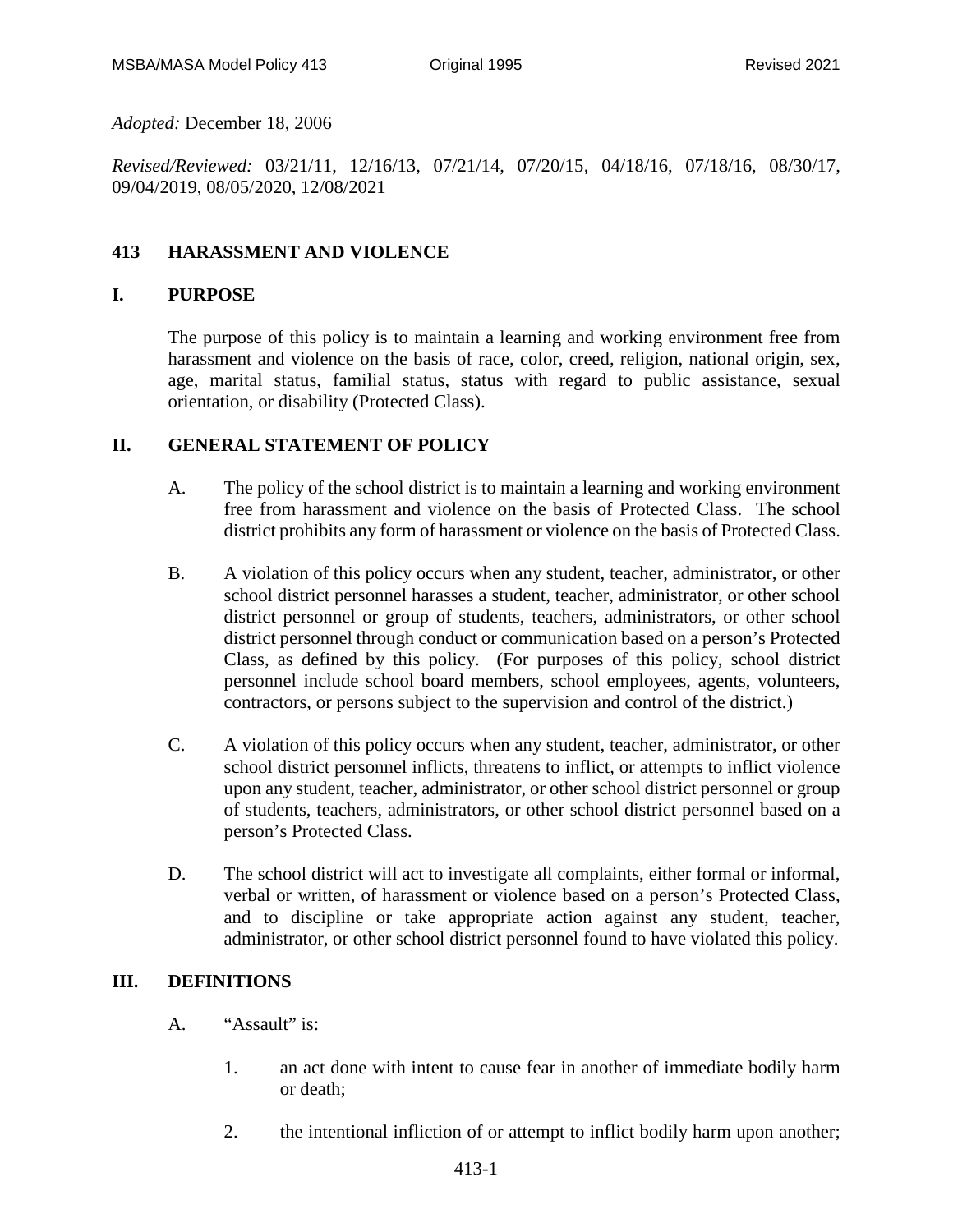or

- 3. the threat to do bodily harm to another with present ability to carry out the threat.
- B. "Harassment" prohibited by this policy consists of physical or verbal conduct, including, but not limited to, electronic communications, relating to an individual's or group of individuals' race, color, creed, religion, national origin, sex, age, marital status, familial status, status with regard to public assistance, sexual orientation, including gender identity or expression, or disability, when the conduct:
	- 1. has the purpose or effect of creating an intimidating, hostile, or offensive working or academic environment;
	- 2. has the purpose or effect of substantially or unreasonably interfering with an individual's work or academic performance; or
	- 3. otherwise adversely affects an individual's employment or academic opportunities.
- C. "Immediately" means as soon as possible but in no event longer than 24 hours.
- D. Protected Classifications; Definitions
	- 1. "Disability" means, with respect to an individual who
		- a. a physical sensory or mental impairment that materially limits one or more major life activities of such individual;
		- b. has a record of such an impairment; or
		- c. is regarded as having such an impairment.
	- 2. "Familial status" means the condition of one or more minors being domiciled with:
		- a. their parent or parents or the minor's legal guardian; or
		- b. the designee of the parent or parents or guardian with the written permission of the parent or parents or guardian. The protections afforded against harassment or discrimination on the basis of family status apply to any person who is pregnant or is in the process of securing legal custody of an individual who has not attained the age of majority.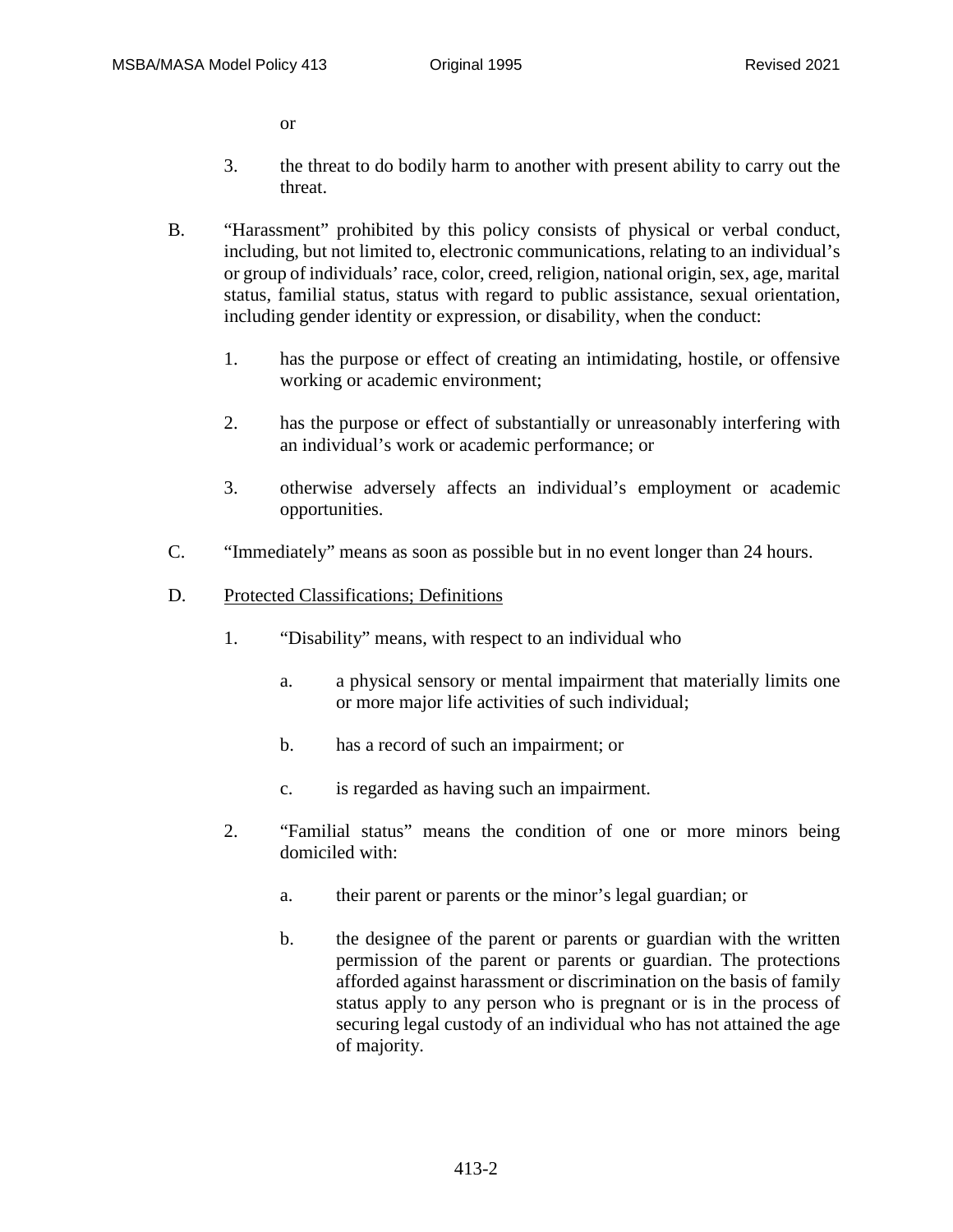- 3. "Marital status" means whether a person is single, married, remarried, divorced, separated, or a surviving spouse and, in employment cases, includes protection against harassment or discrimination on the basis of the identity, situation, actions, or beliefs of a spouse or former spouse.
- 4. "National origin" means the place of birth of an individual or of any of the individual's lineal ancestors.
- 5. "Sex" includes, but is not limited to, pregnancy, childbirth, and disabilities related to pregnancy or childbirth.
- 6. "Sexual orientation" means having or being perceived as having an emotional, physical, or sexual attachment to another person without regard to the sex of that person or having or being perceived as having an orientation for such attachment or having or being perceived as having a self-image or identity not traditionally associated with one's biological maleness or femaleness. "Sexual orientation" does not include a physical or sexual attachment to children by an adult.
- 7. "Status with regard to public assistance" means the condition of being a recipient of federal, state, or local assistance, including medical assistance, or of being a tenant receiving federal, state, or local subsidies, including rental assistance or rent supplements.
- E. "Remedial response" means a measure to stop and correct acts of harassment or violence, prevent acts of harassment or violence from recurring, and protect, support, and intervene on behalf of a student who is the target or victim of acts of harassment or violence.
- F. Sexual Harassment; Definition
	- 1. Sexual harassment includes unwelcome sexual advances, requests for sexual favors, sexually motivated physical conduct, or other verbal or physical conduct or communication of a sexual nature when:
		- a. submission to that conduct or communication is made a term or condition, either explicitly or implicitly, of obtaining employment or an education; or
		- b. submission to or rejection of that conduct or communication by an individual is used as a factor in decisions affecting that individual's employment or education; or
		- c. that conduct or communication has the purpose or effect of substantially interfering with an individual's employment or education, or creating an intimidating, hostile, or offensive employment or educational environment.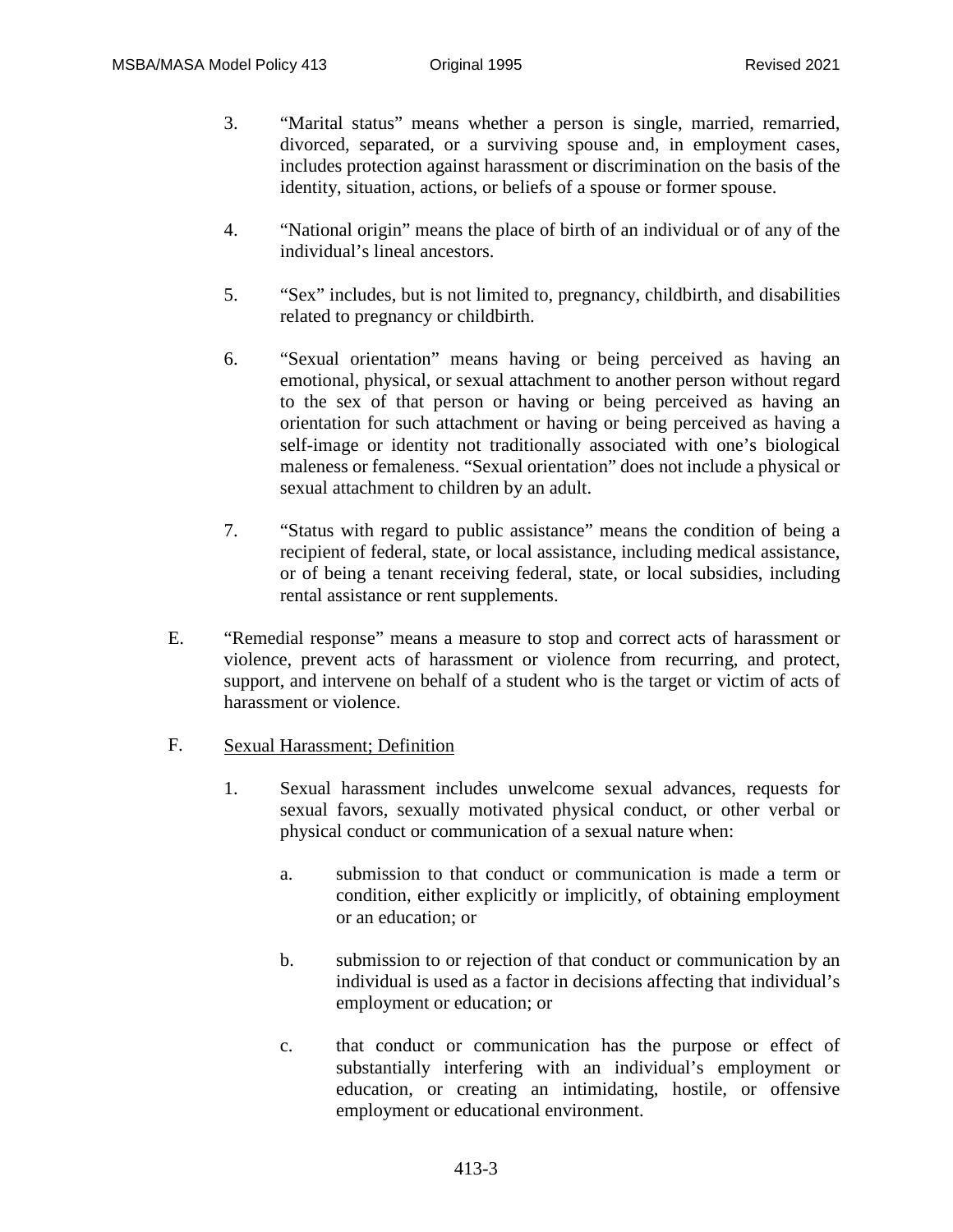- 2. Sexual harassment may include, but is not limited to:
	- a. unwelcome verbal harassment or abuse;
	- b. unwelcome pressure for sexual activity;
	- c. unwelcome, sexually motivated, or inappropriate patting, pinching, or physical contact, other than necessary restraint of student(s) by teachers, administrators, or other school district personnel to avoid physical harm to persons or property;
	- d. unwelcome sexual behavior or words, including demands for sexual favors, accompanied by implied or overt threats concerning an individual's employment or educational status;
	- e. unwelcome sexual behavior or words, including demands for sexual favors, accompanied by implied or overt promises of preferential treatment with regard to an individual's employment or educational status; or
	- f. unwelcome behavior or words directed at an individual because of sexual orientation, including gender identity or expression.

#### G. Sexual Violence; Definition

- 1. Sexual violence is a physical act of aggression or force or the threat thereof that involves the touching of another's intimate parts or forcing a person to touch any person's intimate parts. Intimate parts, as defined in Minnesota Statutes, section 609.341, includes the primary genital area, groin, inner thigh, buttocks, or breast, as well as the clothing covering these areas.
- 2. Sexual violence may include, but is not limited to:
	- a. touching, patting, grabbing, or pinching another person's intimate parts
	- b. coercing, forcing, or attempting to coerce or force the touching of anyone's intimate parts;
	- c. coercing, forcing, or attempting to coerce or force sexual intercourse or a sexual act on another; or
	- d. threatening to force or coerce sexual acts, including the touching of intimate parts or intercourse, on another.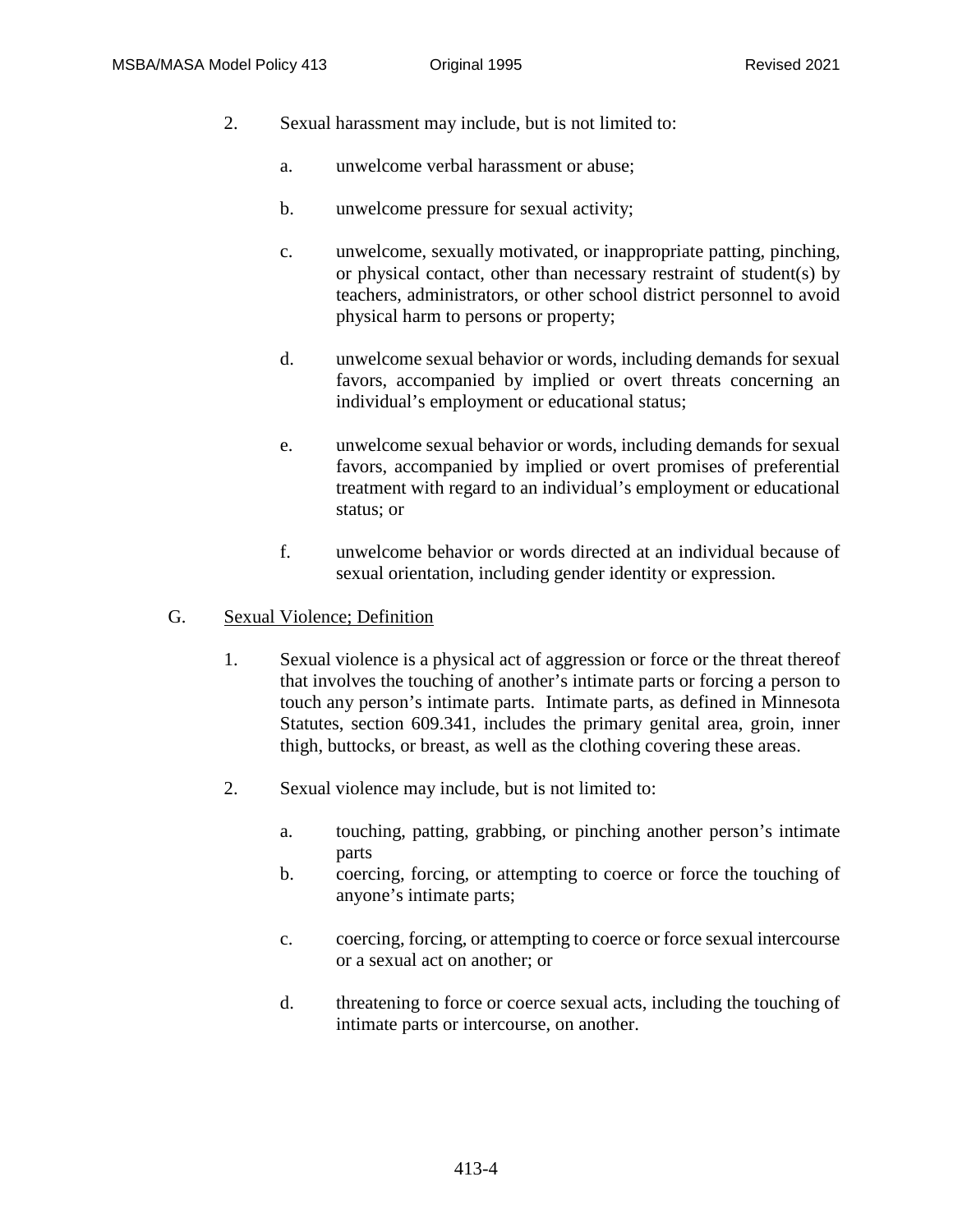#### H. Violence; Definition

Violence prohibited by this policy is a physical act of aggression or assault upon another or group of individuals because of, or in a manner reasonably related to an individual's Protected Class.

### **IV. REPORTING PROCEDURES**

- A. Any person who believes he or she has been the target or victim of harassment or violence on the basis of Protected Class by a student, teacher, administrator, or other school district personnel, or any person with knowledge or belief of conduct which may constitute harassment or violence prohibited by this policy toward a student, teacher, administrator, or other school district personnel or group of students, teachers, administrators, or other school district personnel should report the alleged acts immediately to an appropriate school district official designated by this policy. A person may report conduct that may constitute harassment or violence anonymously. However, the school district may not rely solely on an anonymous report to determine discipline or other remedial responses.
- B. The school district encourages the reporting party or complainant to use the report form available from the principal or building supervisor of each building or available from the school district office, but oral reports shall be considered complaints as well.
- C. Nothing in this policy shall prevent any person from reporting harassment or violence directly to a school district human rights officer or to the superintendent. If the complaint involves the building report taker, the complaint shall be made or filed directly with the superintendent or the school district human rights officer by the reporting party or complainant.
- D. In Each School Building. The building principal, the principal's designee, or the building supervisor (hereinafter the "building report taker") is the person responsible for receiving oral or written reports of harassment or violence prohibited by this policy at the building level. Any adult school district personnel who receives a report of harassment or violence prohibited by this policy shall inform the building report taker immediately. If the complaint involves the building report taker, the complaint shall be made or filed directly with the superintendent or the school district human rights officer by the reporting party or complainant. The building report taker shall ensure that this policy and its procedures, practices, consequences, and sanctions are fairly and fully implemented and shall serve as a primary contact on policy and procedural matters.
- E. A teacher, school administrator, volunteer, contractor, or other school employee shall be particularly alert to possible situations, circumstances, or events that might include acts of harassment or violence. Any such person who witnesses, observes, receives a report of, or has other knowledge or belief of conduct that may constitute harassment or violence shall make reasonable efforts to address and resolve the harassment or violence and shall inform the building report taker immediately.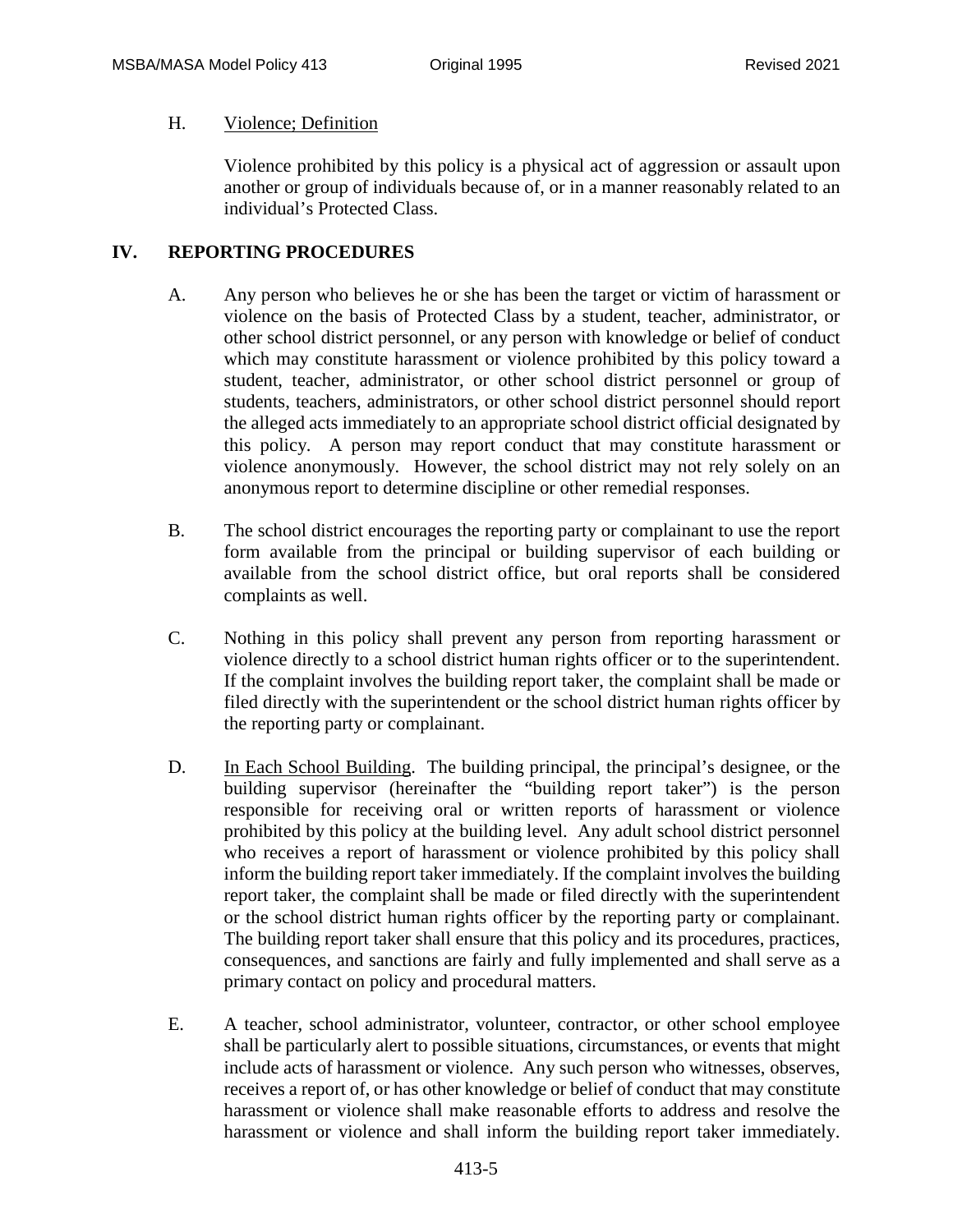-

School district personnel who fail to inform the building report taker of conduct that may constitute harassment or violence or who fail to make reasonable efforts to address and resolve the harassment or violence in a timely manner may be subject to disciplinary action.

- F. Upon receipt of a report, the building report taker must notify the school district human rights officer immediately, without screening or investigating the report. The building report taker may request, but may not insist upon, a written complaint. A written statement of the facts alleged will be forwarded as soon as practicable by the building report taker to the human rights officer. If the report was given verbally, the building report taker shall personally reduce it to written form within 24 hours and forward it to the human rights officer. Failure to forward any harassment or violence report or complaint as provided herein may result in disciplinary action against the building report taker.
- G. In the District. The school board hereby designates the superintendent as the school district human rights officer(s) to receive reports or complaints of harassment or violence prohibited by this policy. If the complaint involves a human rights officer, the complaint shall be filed directly with the superintendent.<sup>[1](#page-5-0)</sup>
- H. The school district shall conspicuously post the name of the human rights officer(s), including mailing addresses and telephone numbers.
- I. Submission of a good faith complaint or report of harassment or violence prohibited by this policy will not affect the complainant or reporter's future employment, grades, work assignments, or educational or work environment.
- J. Use of formal reporting forms is not mandatory.
- K. Reports of harassment or violence prohibited by this policy are classified as private educational and/or personnel data and/or confidential investigative data and will not be disclosed except as permitted by law.
- L. The school district will respect the privacy of the complainant(s), the individual(s) against whom the complaint is filed, and the witnesses as much as possible, consistent with the school district's legal obligations to investigate, to take appropriate action, and to comply with any discovery or disclosure obligations.
- M. Retaliation against a victim, good faith reporter, or a witness of violence or harassment is prohibited.
- N. False accusations or reports of violence or harassment against another person are prohibited.

<span id="page-5-0"></span>In some school districts the superintendent may be the human rights officer. If so, an alternative individual should be designated by the school board.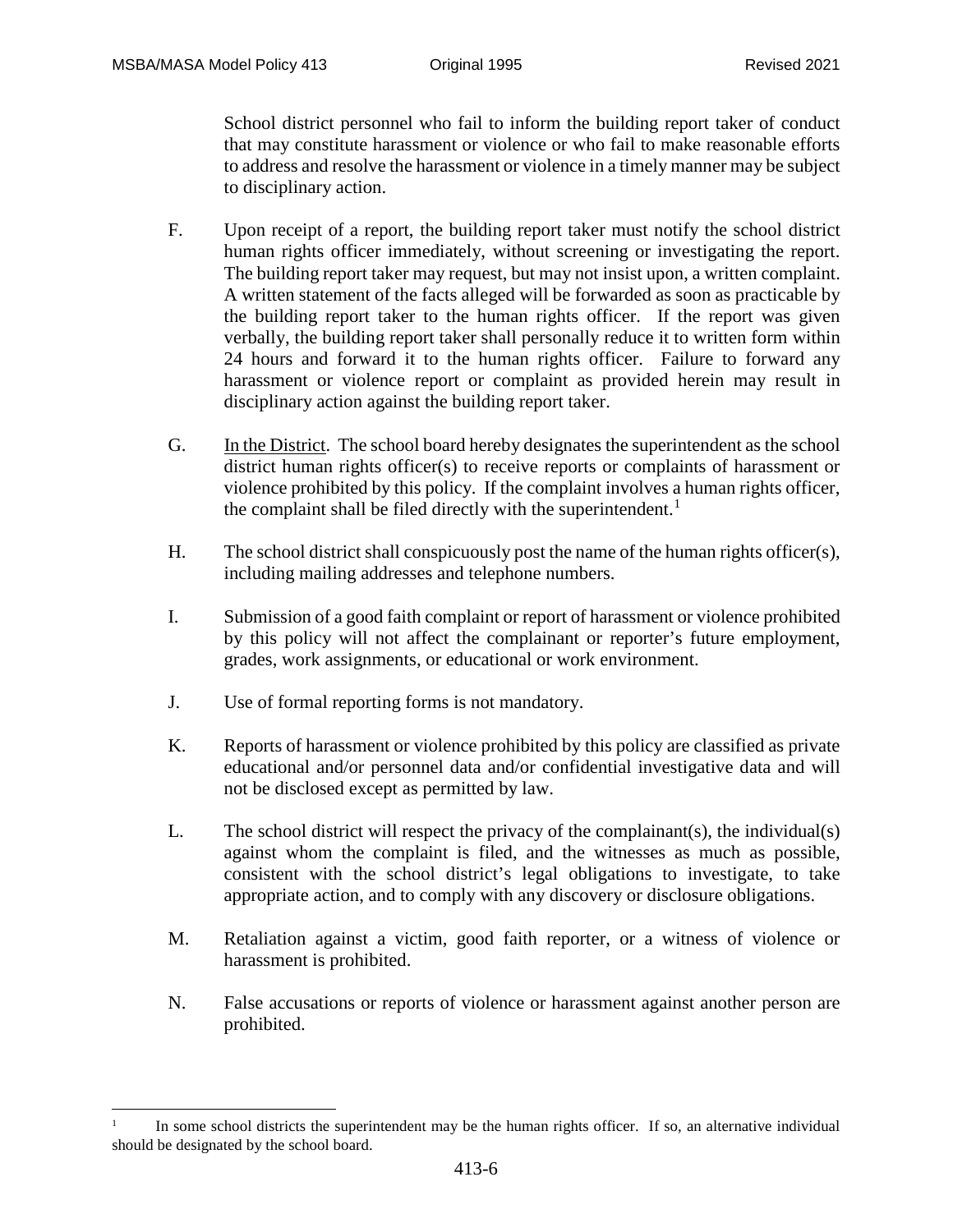O. A person who engages in an act of violence or harassment, reprisal, retaliation, or false reporting of violence or harassment, or permits, condones, or tolerates violence or harassment shall be subject to discipline or other remedial responses for that act in accordance with the school district's policies and procedures.

Consequences for students who commit, or are a party to, prohibited acts of violence or harassment or who engage in reprisal or intentional false reporting may range from remedial responses or positive behavioral interventions up to and including suspension and/or expulsion.

Consequences for employees who permit, condone, or tolerate violence or harassment or engage in an act of reprisal or intentional false reporting of violence or harassment may result in disciplinary action up to and including termination or discharge.

Consequences for other individuals engaging in prohibited acts of violence or harassment may include, but not be limited to, exclusion from school district property and events and/or termination of services and/or contracts.

## **V. INVESTIGATION**

- A. By authority of the school district, the human rights officer, within three (3) days of the receipt of a report or complaint alleging harassment or violence prohibited by this policy, shall undertake or authorize an investigation. The investigation may be conducted by school district officials or by a third party designated by the school district.
- B. The investigation may consist of personal interviews with the complainant, the individual(s) against whom the complaint is filed, and others who may have knowledge of the alleged incident(s) or circumstances giving rise to the complaint. The investigation may also consist of any other methods and documents deemed pertinent by the investigator.
- C. In determining whether alleged conduct constitutes a violation of this policy, the school district should consider the surrounding circumstances, the nature of the behavior, past incidents or past or continuing patterns of behavior, the relationships between the parties involved, and the context in which the alleged incidents occurred. Whether a particular action or incident constitutes a violation of this policy requires a determination based on all the facts and surrounding circumstances.
- D. In addition, the school district may take immediate steps, at its discretion, to protect the target or victim, the complainant, and students, teachers, administrators, or other school district personnel pending completion of an investigation of alleged harassment or violence prohibited by this policy.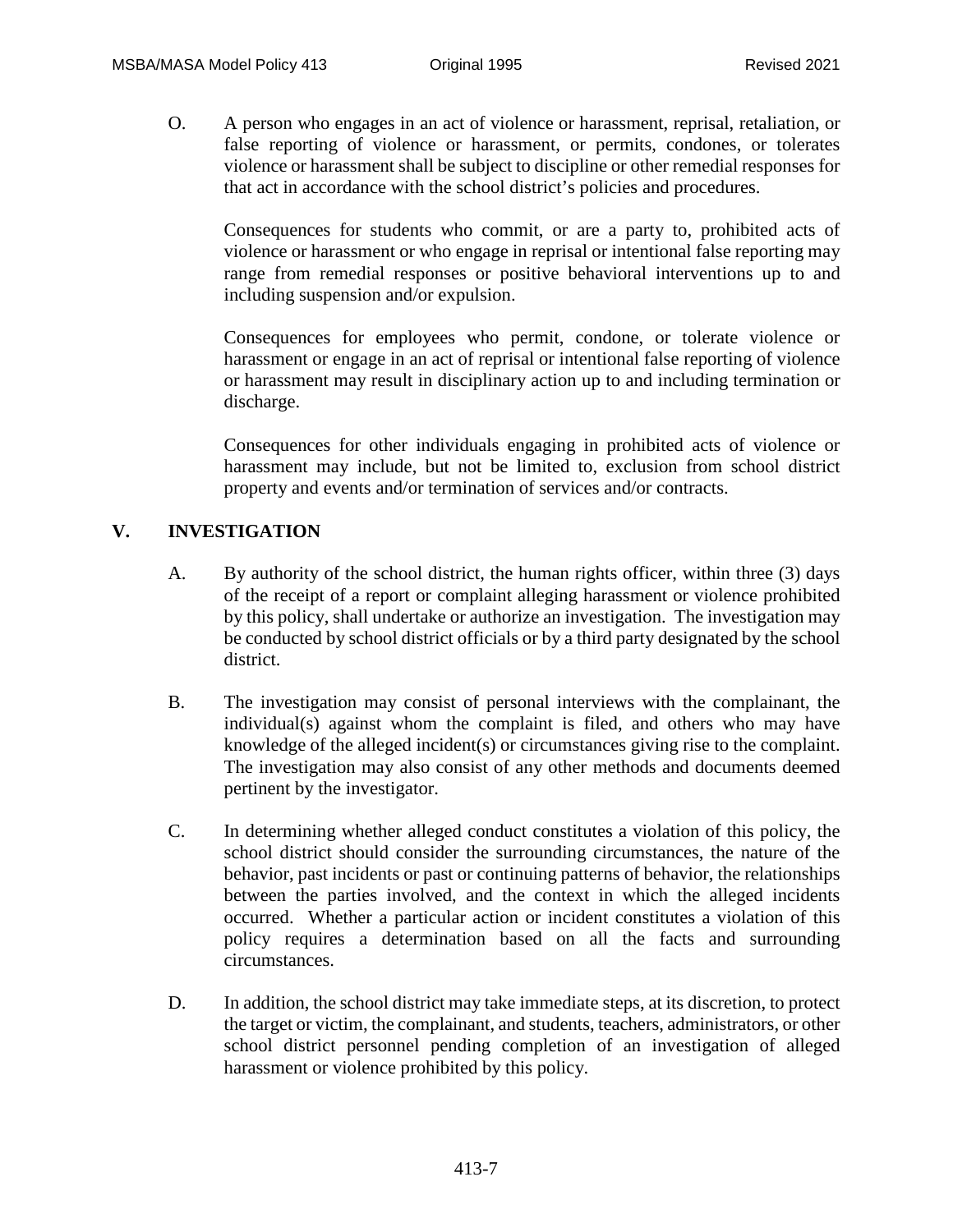- E. The alleged perpetrator of the act(s) of harassment or violence shall be allowed the opportunity to present a defense during the investigation or prior to the imposition of discipline or other remedial responses.
- F. The investigation will be completed as soon as practicable. The school district human rights officer shall make a written report to the superintendent upon completion of the investigation. If the complaint involves the superintendent, the report may be filed directly with the school board. The report shall include a determination of whether the allegations have been substantiated as factual and whether they appear to be violations of this policy.

# **VI. SCHOOL DISTRICT ACTION**

- A. Upon completion of an investigation that determines a violation of this policy has occurred, the school district will take appropriate action. Such action may include, but is not limited to, warning, suspension, exclusion, expulsion, transfer, remediation, termination, or discharge. Disciplinary consequences will be sufficiently severe to try to deter violations and to appropriately discipline prohibited behavior. School district action taken for violation of this policy will be consistent with requirements of applicable collective bargaining agreements, Minnesota and federal law, and applicable school district policies and regulations.
- B. The school district is not authorized to disclose to a victim private educational or personnel data regarding an alleged perpetrator who is a student or employee of the school district. School officials will notify the targets or victims and alleged perpetrators of harassment or violence, the parent(s) or guardian(s) of targets or victims of harassment or violence and the parent(s) or guardian(s) of alleged perpetrators of harassment or violence who have been involved in a reported and confirmed harassment or violence incident of the remedial or disciplinary action taken, to the extent permitted by law.
- C. In order to prevent or respond to acts of harassment or violence committed by or directed against a child with a disability, the school district shall, where determined appropriate by the child's individualized education program (IEP) or Section 504 team, allow the child's IEP or Section 504 plan to be drafted to address the skills and proficiencies the child needs as a result of the child's disability to allow the child to respond to or not to engage in acts of harassment or violence.

## **VII. RETALIATION OR REPRISAL**

The school district will discipline or take appropriate action against any student, teacher, administrator, or other school district personnel who commits an act of reprisal or who retaliates against any person who asserts, alleges, or makes a good faith report of alleged harassment or violence prohibited by this policy, who testifies, assists, or participates in an investigation of retaliation or alleged harassment or violence, or who testifies, assists, or participates in a proceeding or hearing relating to such harassment or violence. Retaliation includes, but is not limited to, any form of intimidation, reprisal, harassment, or intentional disparate treatment. Disciplinary consequences will be sufficiently severe to deter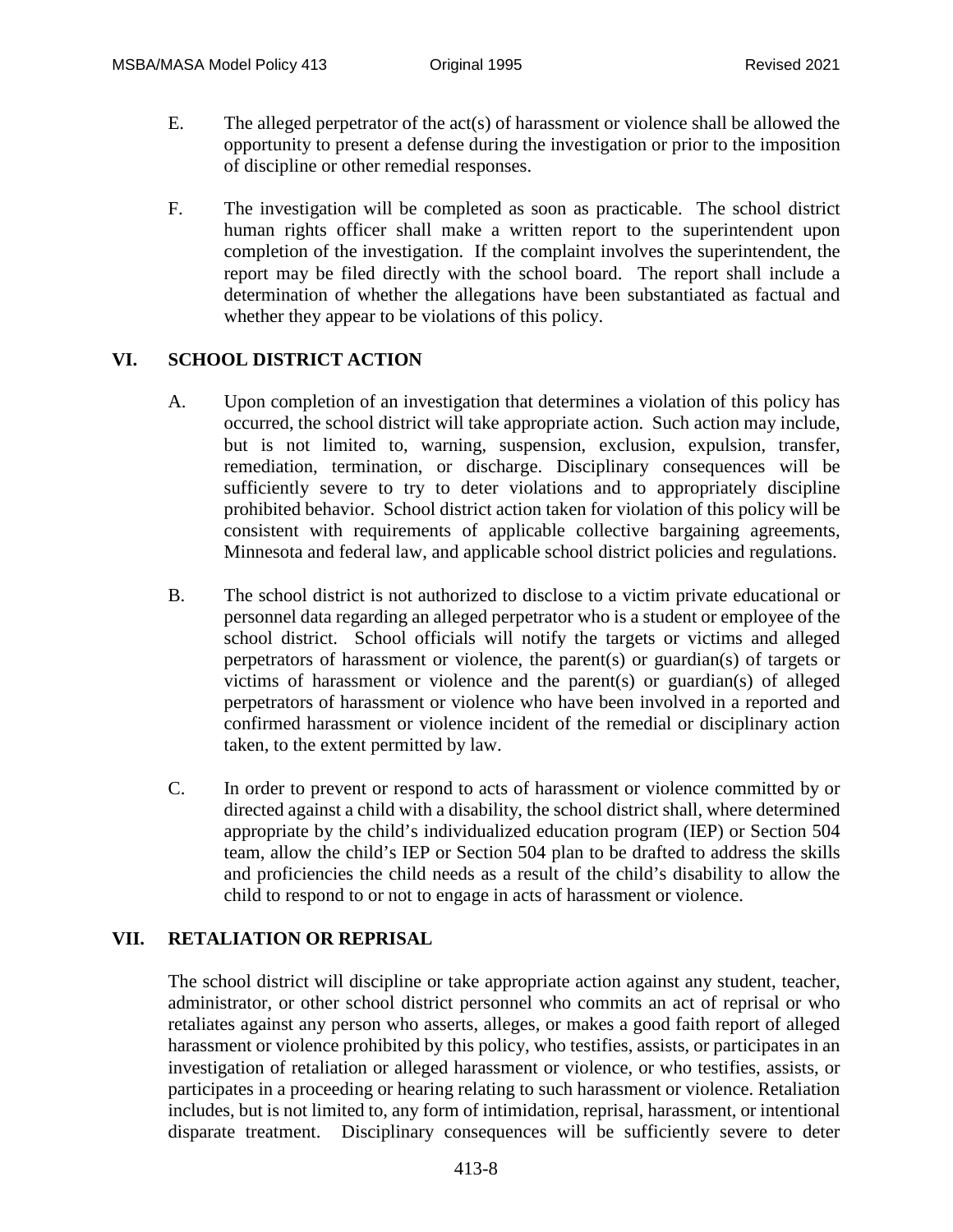violations and to appropriately discipline the individual(s) who engaged in the harassment or violence. Remedial responses to the harassment or violence shall be tailored to the particular incident and nature of the conduct.

## **VIII. RIGHT TO ALTERNATIVE COMPLAINT PROCEDURES**

These procedures do not deny the right of any individual to pursue other avenues of recourse which may include filing charges with the Minnesota Department of Human Rights or another state or federal agency, initiating civil action, or seeking redress under state criminal statutes and/or federal law.

## **IX. HARASSMENT OR VIOLENCE AS ABUSE**

- A. Under certain circumstances, alleged harassment or violence may also be possible abuse under Minnesota law. If so, the duties of mandatory reporting under Minnesota Statutes Chapter. 260E may be applicable.
- B. Nothing in this policy will prohibit the school district from taking immediate action to protect victims of alleged harassment, violence, or abuse.

## **X. DISSEMINATION OF POLICY AND TRAINING**

- A. This policy shall be conspicuously posted throughout each school building in areas accessible to students and staff members.
- B. This policy shall be given to each school district employee and independent contractor who regularly interacts with students at the time of initial employment with the school district.
- C. This policy shall appear in the student handbook.
- D. The school district will develop a method of discussing this policy with students and employees.
- E. The school district may implement violence prevention and character development education programs to prevent and reduce policy violations. Such programs may offer instruction on character education including, but not limited to, character qualities such as attentiveness, truthfulness, respect for authority, diligence, gratefulness, self-discipline, patience, forgiveness, respect for others, peacemaking, resourcefulness, and/or sexual abuse prevention.
- F. This policy shall be reviewed at least annually for compliance with state and federal law.